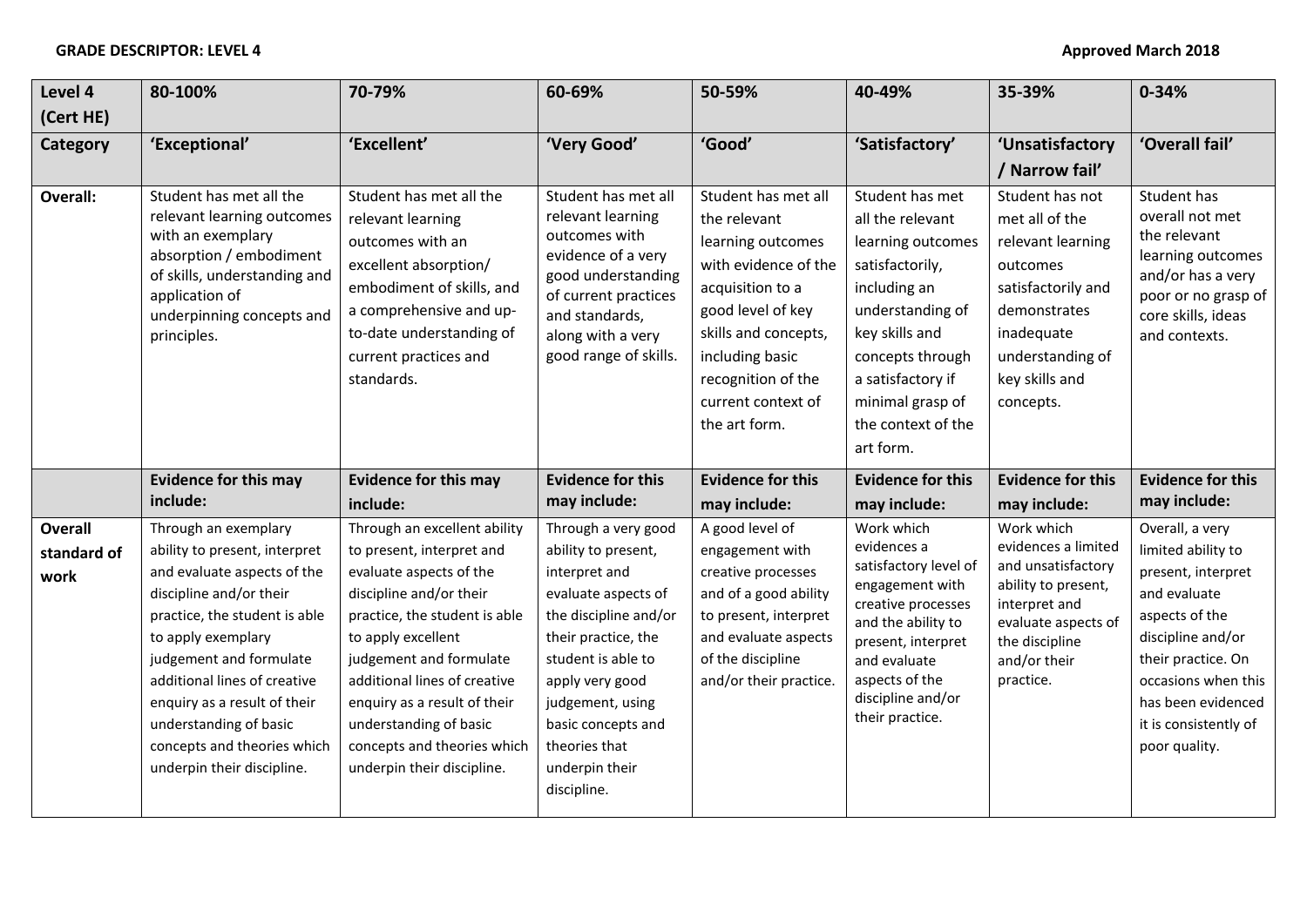| Level 4           | 80-100%       | 70-79%                                                                                                                                                          | 60-69%      | 50-59%                                                                                                                                                                                                            | 40-49%         | 35-39%                            | $0 - 34%$      |  |
|-------------------|---------------|-----------------------------------------------------------------------------------------------------------------------------------------------------------------|-------------|-------------------------------------------------------------------------------------------------------------------------------------------------------------------------------------------------------------------|----------------|-----------------------------------|----------------|--|
| (Cert HE)         |               |                                                                                                                                                                 |             |                                                                                                                                                                                                                   |                |                                   |                |  |
| Category          | 'Exceptional' | 'Excellent'                                                                                                                                                     | 'Very Good' | 'Good'                                                                                                                                                                                                            | 'Satisfactory' | 'Unsatisfactory /<br>Narrow fail' | 'Overall fail' |  |
| <b>Additional</b> |               |                                                                                                                                                                 |             | Engagement with art form / field of study and/or training (including creativity, originality, artistic vision)                                                                                                    |                |                                   |                |  |
| areas that        |               |                                                                                                                                                                 |             | Practice (including skills and technique within the discipline, creative risk-taking, challenging the boundaries of the discipline,                                                                               |                |                                   |                |  |
| might be          |               |                                                                                                                                                                 |             | inventiveness, insightfulness and unpredictability, intellectual engagement, ability to make informed judgements)                                                                                                 |                |                                   |                |  |
| considered or     |               |                                                                                                                                                                 |             | Professional practice and personal development (including self-reflection, how well the student works with groups of people,                                                                                      |                |                                   |                |  |
| taken into        |               | autonomous decision-making, self-motivation)                                                                                                                    |             |                                                                                                                                                                                                                   |                |                                   |                |  |
| account:          |               | Management of own learning (including engagement with taught provision, self-directed study, self-reflection, ability to reach and make<br>informed judgements) |             |                                                                                                                                                                                                                   |                |                                   |                |  |
|                   |               |                                                                                                                                                                 |             | Research, analysis and critical interrogation (including engagement with and production of research, intellectual engagement,<br>investigation and problem-solving ability, suitability for future further study) |                |                                   |                |  |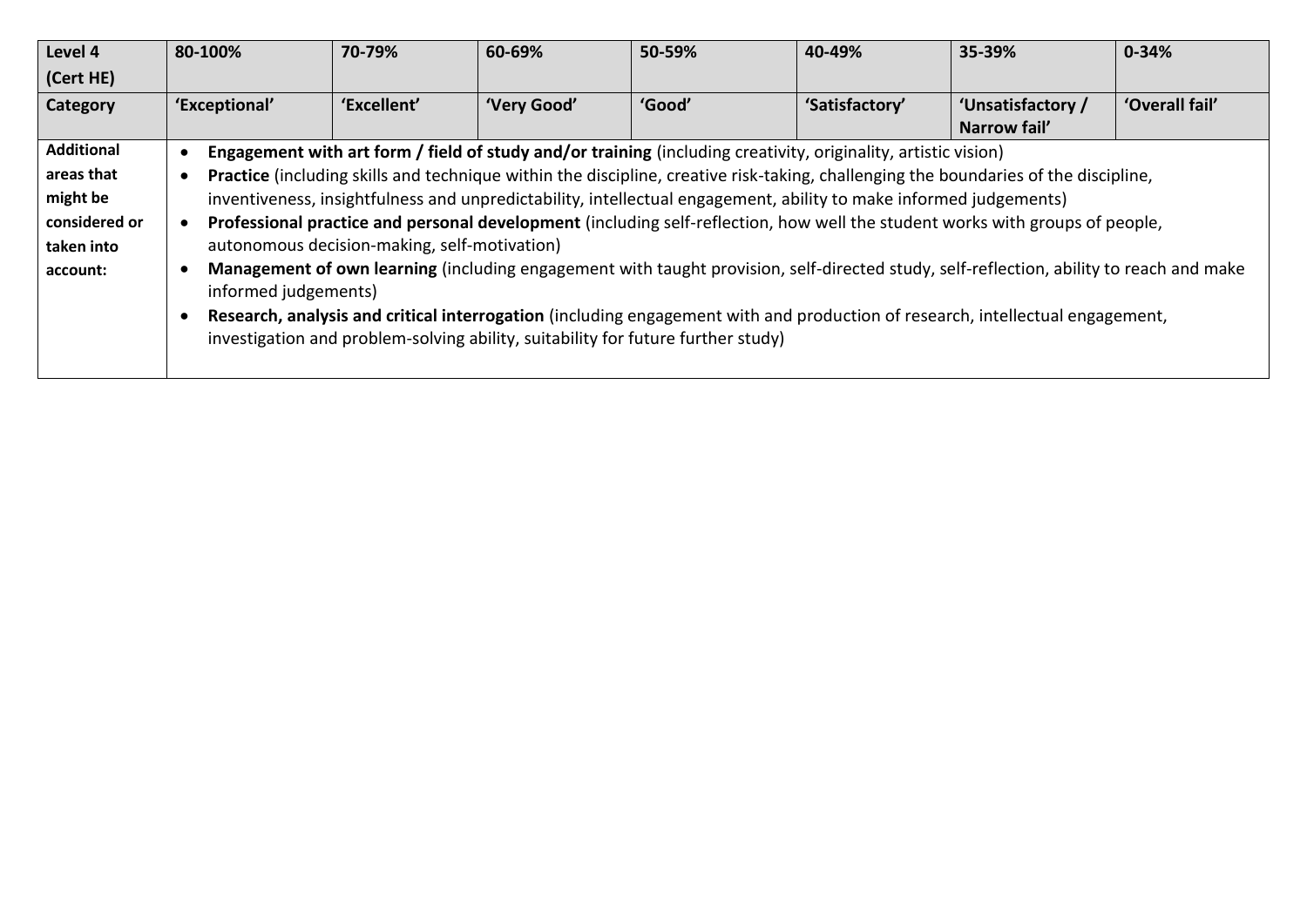## **GRADE DESCRIPTOR: LEVEL 5**

| Level 5                               | 80-100%                                                                                                                                                                                                                                                                                                                                                                                             | 70-79%                                                                                                                                                                                                                                                                                                                             | 60-69%                                                                                                                                                                                                                                                                        | 50-59%                                                                                                                                                                                                                                                              | 40-49%                                                                                                                                                                                                                                                                                                  | 35-39%                                                                                                                                                                                                                                                                                                       | $0 - 34%$                                                                                                                                                                                                                                                                                              |
|---------------------------------------|-----------------------------------------------------------------------------------------------------------------------------------------------------------------------------------------------------------------------------------------------------------------------------------------------------------------------------------------------------------------------------------------------------|------------------------------------------------------------------------------------------------------------------------------------------------------------------------------------------------------------------------------------------------------------------------------------------------------------------------------------|-------------------------------------------------------------------------------------------------------------------------------------------------------------------------------------------------------------------------------------------------------------------------------|---------------------------------------------------------------------------------------------------------------------------------------------------------------------------------------------------------------------------------------------------------------------|---------------------------------------------------------------------------------------------------------------------------------------------------------------------------------------------------------------------------------------------------------------------------------------------------------|--------------------------------------------------------------------------------------------------------------------------------------------------------------------------------------------------------------------------------------------------------------------------------------------------------------|--------------------------------------------------------------------------------------------------------------------------------------------------------------------------------------------------------------------------------------------------------------------------------------------------------|
| (DipHE)                               |                                                                                                                                                                                                                                                                                                                                                                                                     |                                                                                                                                                                                                                                                                                                                                    |                                                                                                                                                                                                                                                                               |                                                                                                                                                                                                                                                                     |                                                                                                                                                                                                                                                                                                         |                                                                                                                                                                                                                                                                                                              |                                                                                                                                                                                                                                                                                                        |
| Category                              | 'Exceptional'                                                                                                                                                                                                                                                                                                                                                                                       | 'Excellent'                                                                                                                                                                                                                                                                                                                        | 'Very Good'                                                                                                                                                                                                                                                                   | 'Good'                                                                                                                                                                                                                                                              | 'Satisfactory'                                                                                                                                                                                                                                                                                          | 'Unsatisfactory                                                                                                                                                                                                                                                                                              | 'Overall fail'                                                                                                                                                                                                                                                                                         |
|                                       |                                                                                                                                                                                                                                                                                                                                                                                                     |                                                                                                                                                                                                                                                                                                                                    |                                                                                                                                                                                                                                                                               |                                                                                                                                                                                                                                                                     |                                                                                                                                                                                                                                                                                                         | / Narrow fail'                                                                                                                                                                                                                                                                                               |                                                                                                                                                                                                                                                                                                        |
| <b>Overall:</b>                       | Student has met all the<br>relevant learning<br>outcomes with an<br>exemplary absorption /<br>embodiment of skills,<br>understanding and<br>application of<br>underpinning concepts<br>and principles.                                                                                                                                                                                              | Student has met all the<br>relevant learning<br>outcomes with an<br>excellent absorption /<br>embodiment of skills<br>and a comprehensive<br>and informed<br>understanding of<br>current practices and<br>standards.                                                                                                               | Student has met all<br>the relevant<br>learning outcomes<br>with evidence of a<br>very good<br>understanding of<br>current practices<br>and standards, and<br>absorption /<br>embodiment of<br>skills.                                                                        | Student has met all<br>the relevant<br>learning outcomes<br>with evidence of a<br>good level of<br>understanding of<br>current practices<br>and standards,<br>along with a good<br>range of skills.                                                                 | Student has met all<br>the relevant<br>learning outcomes<br>satisfactorily, with<br>evidence of key<br>skills and concepts,<br>including<br>satisfactory<br>recognition of the<br>current context of<br>the art form/field of<br>study and/or<br>training.                                              | Student has not<br>met all of the<br>relevant learning<br>outcomes<br>satisfactorily and<br>demonstrates<br>inadequate<br>understanding of<br>key skills and<br>concepts.                                                                                                                                    | Student has overall<br>not met the relevant<br>learning outcomes<br>and/or has a very<br>poor or no grasp of<br>core skills, ideas and<br>contexts.                                                                                                                                                    |
|                                       | <b>Evidence for this may</b>                                                                                                                                                                                                                                                                                                                                                                        | <b>Evidence for this may</b>                                                                                                                                                                                                                                                                                                       | <b>Evidence for this</b>                                                                                                                                                                                                                                                      | <b>Evidence for this</b>                                                                                                                                                                                                                                            | <b>Evidence for this</b>                                                                                                                                                                                                                                                                                | <b>Evidence for this</b>                                                                                                                                                                                                                                                                                     | <b>Evidence for this</b>                                                                                                                                                                                                                                                                               |
|                                       | include:                                                                                                                                                                                                                                                                                                                                                                                            | include:                                                                                                                                                                                                                                                                                                                           | may include:                                                                                                                                                                                                                                                                  | may include:                                                                                                                                                                                                                                                        | may include:                                                                                                                                                                                                                                                                                            | may include:                                                                                                                                                                                                                                                                                                 | may include:                                                                                                                                                                                                                                                                                           |
| <b>Overall</b><br>standard of<br>work | Work which demonstrates<br>a strong and continuous<br>dedication to the<br>imaginative possibilities of<br>the student's own and<br>others' practice, through<br>knowledge and a critical<br>understanding of the<br>principles which influence<br>the development of the<br>art form/field of study<br>and/or training/ practice,<br>and, where required, an<br>exemplary approach to<br>research. | Work which<br>demonstrates a notable<br>dedication to the art-<br>form/field of study<br>and/or training/practice<br>through knowledge and<br>a critical understanding<br>of the principles which<br>influence the<br>development of the art<br>form or practice, and,<br>where required, an<br>excellent approach to<br>research. | Work which<br>demonstrates a very<br>good knowledge and<br>critical understanding<br>of the principles<br>which influence the<br>development of the<br>art form/field of<br>study and/or<br>training/practice and,<br>where required, a<br>very good approach<br>to research. | Work which<br>demonstrates a good<br>knowledge and<br>critical understanding<br>of the principles<br>which influence the<br>development of the<br>art form/field of<br>study and/or<br>training/practice and,<br>where required, a<br>good approach to<br>research. | Work which<br>demonstrates a<br>satisfactory<br>knowledge and<br>critical understanding<br>of the principles<br>which influence the<br>development of the<br>art form/field of<br>study and/or training<br>or practice. Where<br>required, the<br>student's approach<br>to research is<br>satisfactory. | Work which<br>evidences<br>insufficient<br>demonstration of<br>knowledge and<br>critical<br>understanding of<br>the development of<br>the art form/field<br>of study and/or<br>training or practice,<br>or, where required,<br>an unsatisfactory<br>approach to,<br>and/or<br>demonstration of,<br>research. | Overall, very little or<br>no evidence of<br>knowledge or<br>understanding of how<br>principles are<br>developed in the<br>context of the art<br>form/field of study<br>and/or training/<br>practice. Where<br>required, an<br>unsatisfactory<br>approach to, and/or<br>demonstration of,<br>research. |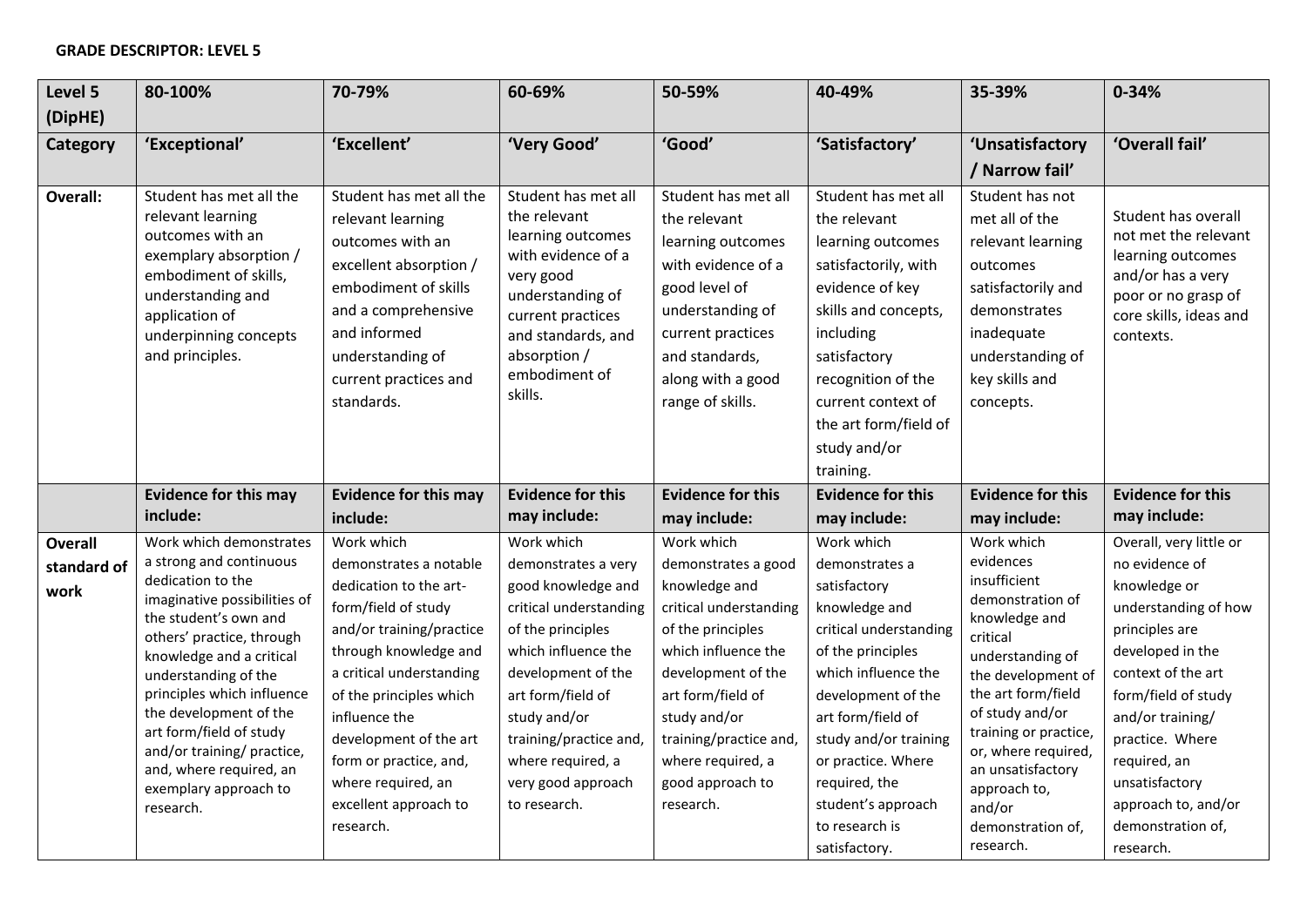| Level 5           | 80-100%                           | 70-79%                                                                                                                                                                                                            | 60-69%      | 50-59% | 40-49%         | 35-39%                          | $0 - 34%$      |
|-------------------|-----------------------------------|-------------------------------------------------------------------------------------------------------------------------------------------------------------------------------------------------------------------|-------------|--------|----------------|---------------------------------|----------------|
| (DipHE)           |                                   |                                                                                                                                                                                                                   |             |        |                |                                 |                |
| Category          | 'Exceptional'                     | 'Excellent'                                                                                                                                                                                                       | 'Very Good' | 'Good' | 'Satisfactory' | 'Unsatisfactory<br>Narrow fail' | 'Overall fail' |
| <b>Additional</b> |                                   | Engagement with art form / field of study and/or training (including creativity, originality, artistic vision)                                                                                                    |             |        |                |                                 |                |
| areas that        |                                   | Practice (including skills and technique within the discipline, creative risk-taking, challenging the boundaries of the discipline, inventiveness,                                                                |             |        |                |                                 |                |
| might be          |                                   | insightfulness and unpredictability, intellectual engagement, ability to make informed judgements)                                                                                                                |             |        |                |                                 |                |
| considered        |                                   | Professional practice and personal development (including self-reflection, how well the student works with groups of people, autonomous                                                                           |             |        |                |                                 |                |
| or taken          | decision-making, self-motivation) |                                                                                                                                                                                                                   |             |        |                |                                 |                |
| into              |                                   | Management of own learning (including engagement with taught provision, self-directed study, self-reflection, ability to reach and make                                                                           |             |        |                |                                 |                |
| account:          | informed judgements)              |                                                                                                                                                                                                                   |             |        |                |                                 |                |
|                   |                                   | Research, analysis and critical interrogation (including engagement with and production of research, intellectual engagement, investigation<br>and problem-solving ability, suitability for future further study) |             |        |                |                                 |                |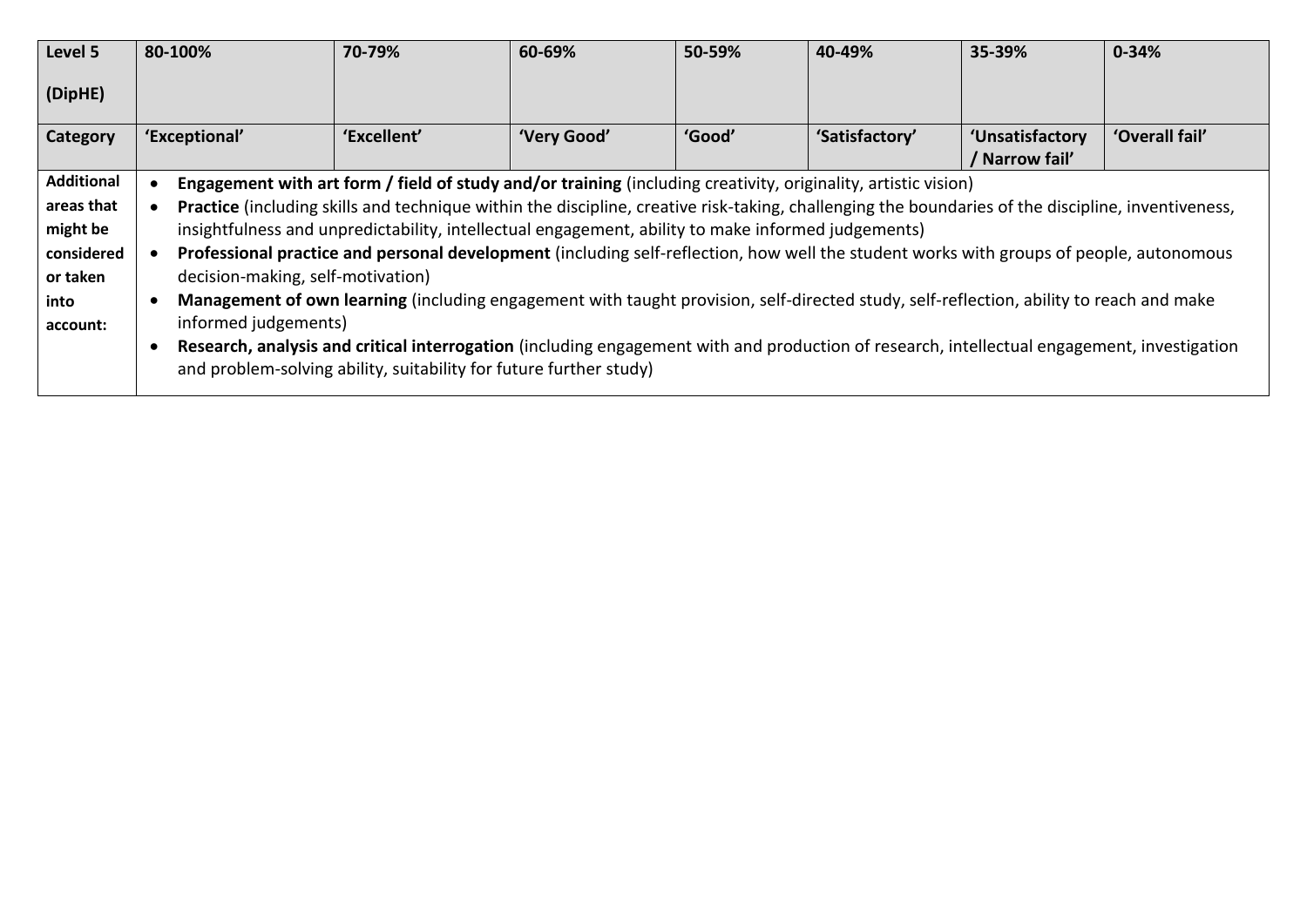## **GRADE DESCRIPTOR: LEVEL 6**

| Level 6 (Hons) | 80-100%                                                                                                                                                                                                  | 70-79%                                                                                                                                                                                                                          | 60-69%                                                                                                                                           | 50-59%                                                                                                                                                                                         | 40-49%                                                                                                                                       | 35-39%                                                                                                                                                      | $0 - 34%$                                                                                                                                                                |
|----------------|----------------------------------------------------------------------------------------------------------------------------------------------------------------------------------------------------------|---------------------------------------------------------------------------------------------------------------------------------------------------------------------------------------------------------------------------------|--------------------------------------------------------------------------------------------------------------------------------------------------|------------------------------------------------------------------------------------------------------------------------------------------------------------------------------------------------|----------------------------------------------------------------------------------------------------------------------------------------------|-------------------------------------------------------------------------------------------------------------------------------------------------------------|--------------------------------------------------------------------------------------------------------------------------------------------------------------------------|
| Category       | 'Exceptional'                                                                                                                                                                                            | 'Excellent'                                                                                                                                                                                                                     | 'Very Good'                                                                                                                                      | 'Good'                                                                                                                                                                                         | 'Satisfactory'                                                                                                                               | 'Unsatisfactory /                                                                                                                                           | 'Overall fail'                                                                                                                                                           |
| Overall:       | Student has met all<br>the relevant learning<br>outcomes with an<br>exemplary and<br>sophisticated<br>absorption /<br>embodiment of skills,<br>knowledge and                                             | Student has met all<br>the relevant<br>learning outcomes<br>with an excellent<br>and sophisticated<br>absorption /<br>embodiment of                                                                                             | Student has met all<br>the relevant<br>learning outcomes<br>with a<br>comprehensive<br>absorption /<br>embodiment of<br>skills, very good        | Student has met all<br>the relevant learning<br>outcomes with a<br>creditable absorption<br>/ embodiment of<br>skills, a good<br>understanding of                                              | Student has met all<br>the relevant learning<br>outcomes with a<br>satisfactory<br>absorption /<br>embodiment of skills,<br>evidence of      | Narrow fail'<br>Student has not met<br>all of the relevant<br>learning outcomes<br>but may display<br>some evidence of<br>absorption /<br>embodiment of key | Overall, student has<br>not met all of the<br>relevant learning<br>outcomes and<br>demonstrates<br>inadequate<br>absorption /<br>embodiment of                           |
|                | assimilation of<br>creative skills and<br>processes, and<br>exceptional<br>application of<br>underpinning<br>concepts and<br>principles. Student<br>has demonstrated<br>work beyond defined<br>contexts. | skills, knowledge<br>and assimilation of<br>creative skills and<br>processes, and<br>excellent<br>application of<br>underpinning<br>concepts and<br>principles. Student<br>has demonstrated<br>work beyond<br>defined contexts. | understanding of<br>underpinning<br>concepts and<br>principles. Student<br>has demonstrated<br>an ability to work<br>beyond defined<br>contexts. | current practices and<br>standards, and a good<br>level of engagement<br>with practical and<br>theoretical processes.<br>Student shows<br>motivation in working<br>beyond defined<br>concepts. | reasonable<br>understanding of<br>current practices and<br>standards, and some<br>engagement with<br>practical and<br>theoretical processes. | skills and concepts,<br>including basic<br>recognition of the<br>current context of<br>the art form.                                                        | core/key skills and<br>concepts.<br>Recognition of the<br>context of the art<br>form is either<br>severely limited or<br>has not been<br>satisfactorily<br>demonstrated. |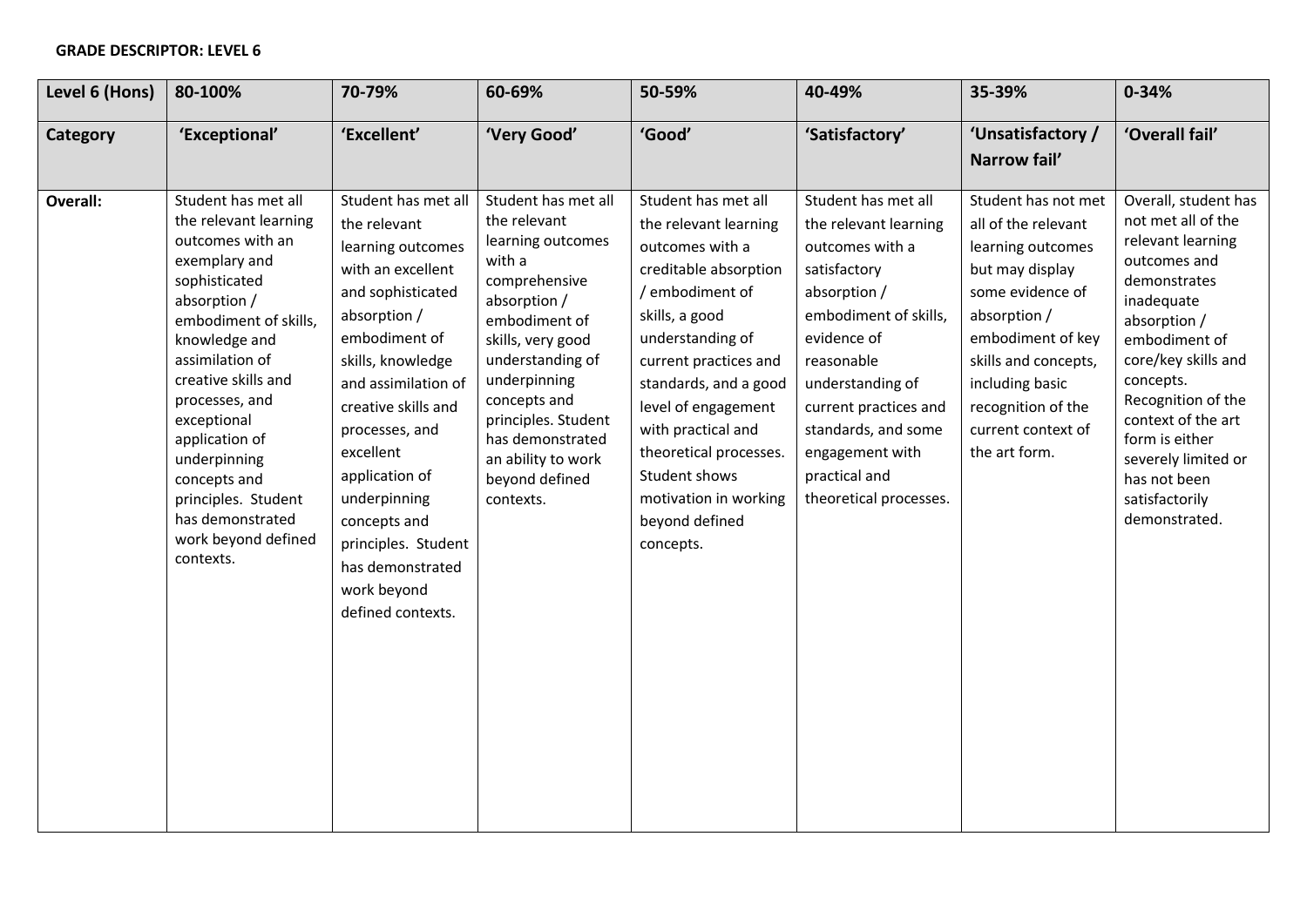|                                       | <b>Evidence for this</b>                                                                                                                                                                                                                                                                                                                                                                                                                                           | <b>Evidence for this</b>                                                                                                                                                                                                                                                                                                                                                                                      | <b>Evidence for this</b>                                                                                                                                                                                                                                                                                                                                                                                                                       | <b>Evidence for this</b>                                                                                                                                                                                                                                                                                                                                                                              | <b>Evidence for this</b>                                                                                                                                                                                                                                                                                                                                                                                                      | <b>Evidence for this</b>                                                                                                                                                                                                                                                                                                                                                                                                                                             | <b>Evidence for this</b>                                                                                                                                                                                                                                                                                                                                                                                         |
|---------------------------------------|--------------------------------------------------------------------------------------------------------------------------------------------------------------------------------------------------------------------------------------------------------------------------------------------------------------------------------------------------------------------------------------------------------------------------------------------------------------------|---------------------------------------------------------------------------------------------------------------------------------------------------------------------------------------------------------------------------------------------------------------------------------------------------------------------------------------------------------------------------------------------------------------|------------------------------------------------------------------------------------------------------------------------------------------------------------------------------------------------------------------------------------------------------------------------------------------------------------------------------------------------------------------------------------------------------------------------------------------------|-------------------------------------------------------------------------------------------------------------------------------------------------------------------------------------------------------------------------------------------------------------------------------------------------------------------------------------------------------------------------------------------------------|-------------------------------------------------------------------------------------------------------------------------------------------------------------------------------------------------------------------------------------------------------------------------------------------------------------------------------------------------------------------------------------------------------------------------------|----------------------------------------------------------------------------------------------------------------------------------------------------------------------------------------------------------------------------------------------------------------------------------------------------------------------------------------------------------------------------------------------------------------------------------------------------------------------|------------------------------------------------------------------------------------------------------------------------------------------------------------------------------------------------------------------------------------------------------------------------------------------------------------------------------------------------------------------------------------------------------------------|
|                                       | may include:                                                                                                                                                                                                                                                                                                                                                                                                                                                       | may include:                                                                                                                                                                                                                                                                                                                                                                                                  | may include:                                                                                                                                                                                                                                                                                                                                                                                                                                   | may include:                                                                                                                                                                                                                                                                                                                                                                                          | may include:                                                                                                                                                                                                                                                                                                                                                                                                                  | may include:                                                                                                                                                                                                                                                                                                                                                                                                                                                         | may include:                                                                                                                                                                                                                                                                                                                                                                                                     |
| <b>Overall</b><br>standard of<br>work | Work which<br>demonstrates an<br>advanced expertise<br>and originality<br>combined with<br>exemplary<br>presentation, and that<br>the student is able to<br>present, communicate<br>and apply ideas to the<br>performance /<br>academic context to an<br>outstanding level, fully<br>engaging their<br>specialist and/or non-<br>specialist<br>audience/reader.<br>Demonstrable<br>exemplary skill in the<br>chosen art form/field<br>of study and/or<br>training. | Work which<br>demonstrates<br>sophistication and<br>originality, and that<br>the student is able<br>to present,<br>communicate and<br>apply ideas to the<br>performance /<br>academic context to<br>an excellent level,<br>fully engaging their<br>specialist and/or<br>non-specialist<br>audience/reader.<br>Demonstrable<br>excellent skill in the<br>chosen art<br>form/field of study<br>and/or training. | Work which<br>demonstrates<br>breadth of<br>imagination and<br>approaches to<br>creative practice, and<br>that the student is<br>able to communicate<br>and apply ideas to<br>the performance /<br>academic context to<br>a very good level,<br>with a sound ability<br>to engage a specialist<br>and/or non-specialist<br>audience/reader.<br>Demonstrable very<br>good skill in the<br>chosen art form/field<br>of study and/or<br>training. | Work which<br>demonstrates evidence<br>of sound receptivity to<br>ideas and that the<br>student is able to<br>communicate and<br>apply ideas to the<br>performance/academic<br>context to a good level,<br>with an ability to<br>engage with a<br>specialist and/or non-<br>specialist<br>audience/reader.<br>Demonstrable good<br>skill in the chosen art<br>form/field of study<br>and/or training. | Work which<br>demonstrates evidence<br>of receptivity to ideas<br>and that the student is<br>able to communicate<br>and apply ideas to the<br>performance /<br>academic context to a<br>satisfactory level, with<br>an ability to engage<br>with a specialist and/or<br>non-specialist<br>audience/reader to<br>some extent.<br>A satisfactory level of<br>skill in the chosen art<br>form/field of study<br>and/or training. | Work which<br>demonstrates<br>evidence of limited<br>or occasional<br>receptivity to ideas.<br>The student is unable<br>to consistently<br>communicate and<br>apply ideas to the<br>performance /<br>academic context<br>effectively and to<br>engage with<br>specialist and/or<br>non-specialist<br>audience/reader to a<br>satisfactory level.<br>An inconsistently<br>satisfactory level of<br>skill in the chosen art<br>form/field of study<br>and/or training. | Work which overall<br>demonstrates little<br>to no receptivity to<br>ideas. The student is<br>overall unable to<br>communicate and<br>apply ideas to the<br>performance /<br>academic context<br>effectively, and<br>engagement with<br>specialist and/or<br>non-specialist<br>audience/reader is<br>overall<br>unsatisfactory.<br>Limited skill in the<br>chosen art form/field<br>of study and/or<br>training. |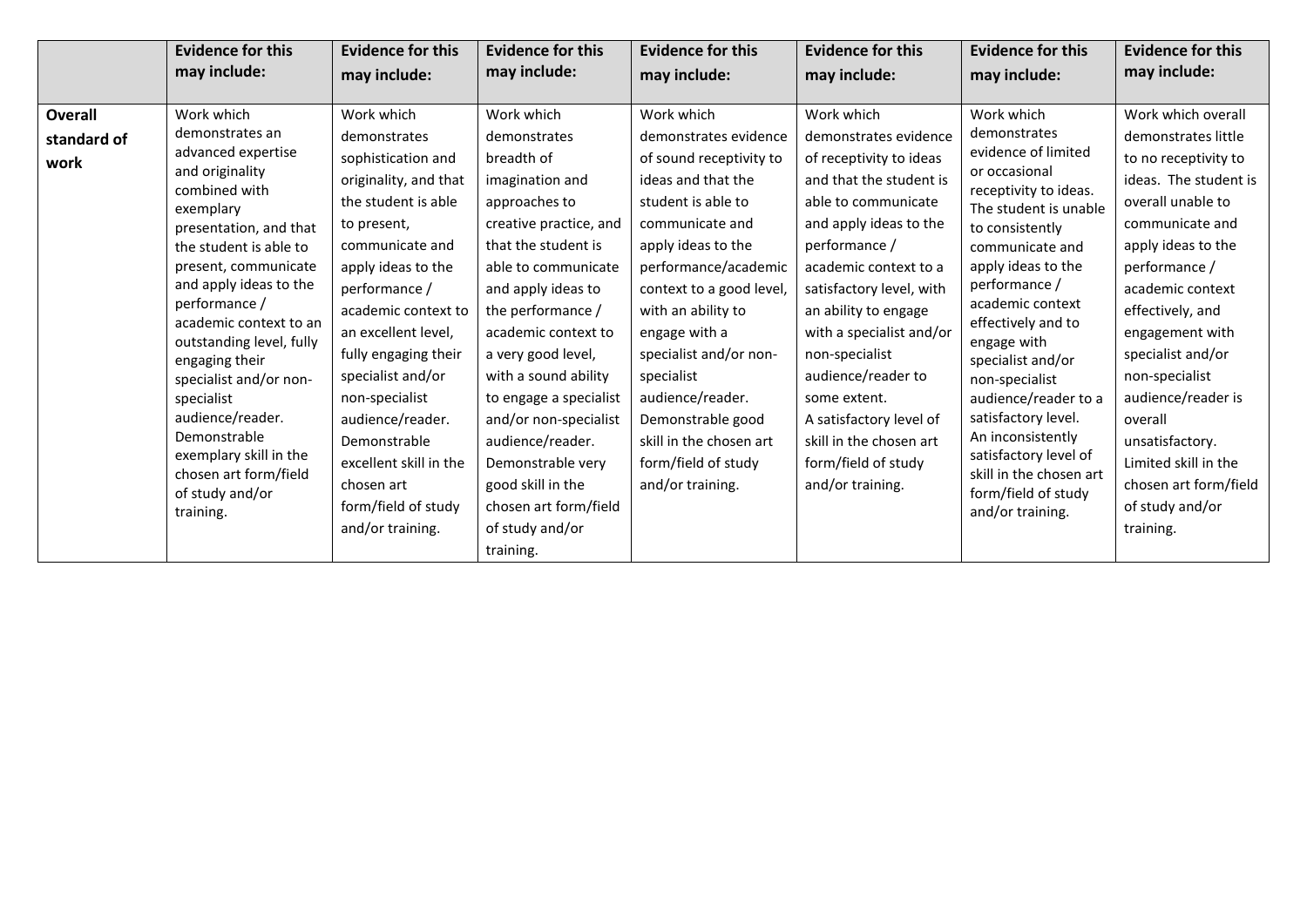| Level 6 (Hons)    | 80-100%                                                                                                                       | 70-79%                                       | 60-69%      | 50-59%                                                                           | 40-49%                                                                                                                                  | 35-39%            | $0 - 34%$      |
|-------------------|-------------------------------------------------------------------------------------------------------------------------------|----------------------------------------------|-------------|----------------------------------------------------------------------------------|-----------------------------------------------------------------------------------------------------------------------------------------|-------------------|----------------|
| Category          | 'Exceptional'                                                                                                                 | 'Excellent'                                  | 'Very Good' | 'Good'                                                                           | 'Satisfactory'                                                                                                                          | 'Unsatisfactory / | 'Overall fail' |
|                   |                                                                                                                               |                                              |             |                                                                                  |                                                                                                                                         | Narrow fail'      |                |
| <b>Additional</b> |                                                                                                                               |                                              |             |                                                                                  | Engagement with art form / field of study and/or training (including creativity, originality, artistic vision)                          |                   |                |
| areas that        |                                                                                                                               |                                              |             |                                                                                  | Practice (including skills and technique within the discipline, creative risk-taking, challenging the boundaries of the discipline,     |                   |                |
| might be          |                                                                                                                               |                                              |             |                                                                                  | inventiveness, insightfulness and unpredictability, intellectual engagement, ability to make informed judgements)                       |                   |                |
| considered or     |                                                                                                                               |                                              |             |                                                                                  | Professional practice and personal development (including self-reflection, how well the student works with groups of people,            |                   |                |
| taken into        |                                                                                                                               | autonomous decision-making, self-motivation) |             |                                                                                  |                                                                                                                                         |                   |                |
| account:          |                                                                                                                               |                                              |             |                                                                                  | Management of own learning (including engagement with taught provision, self-directed study, self-reflection, ability to reach and make |                   |                |
|                   | informed judgements)                                                                                                          |                                              |             |                                                                                  |                                                                                                                                         |                   |                |
|                   | Research, analysis and critical interrogation (including engagement with and production of research, intellectual engagement, |                                              |             |                                                                                  |                                                                                                                                         |                   |                |
|                   |                                                                                                                               |                                              |             | investigation and problem-solving ability, suitability for future further study) |                                                                                                                                         |                   |                |
|                   |                                                                                                                               |                                              |             |                                                                                  |                                                                                                                                         |                   |                |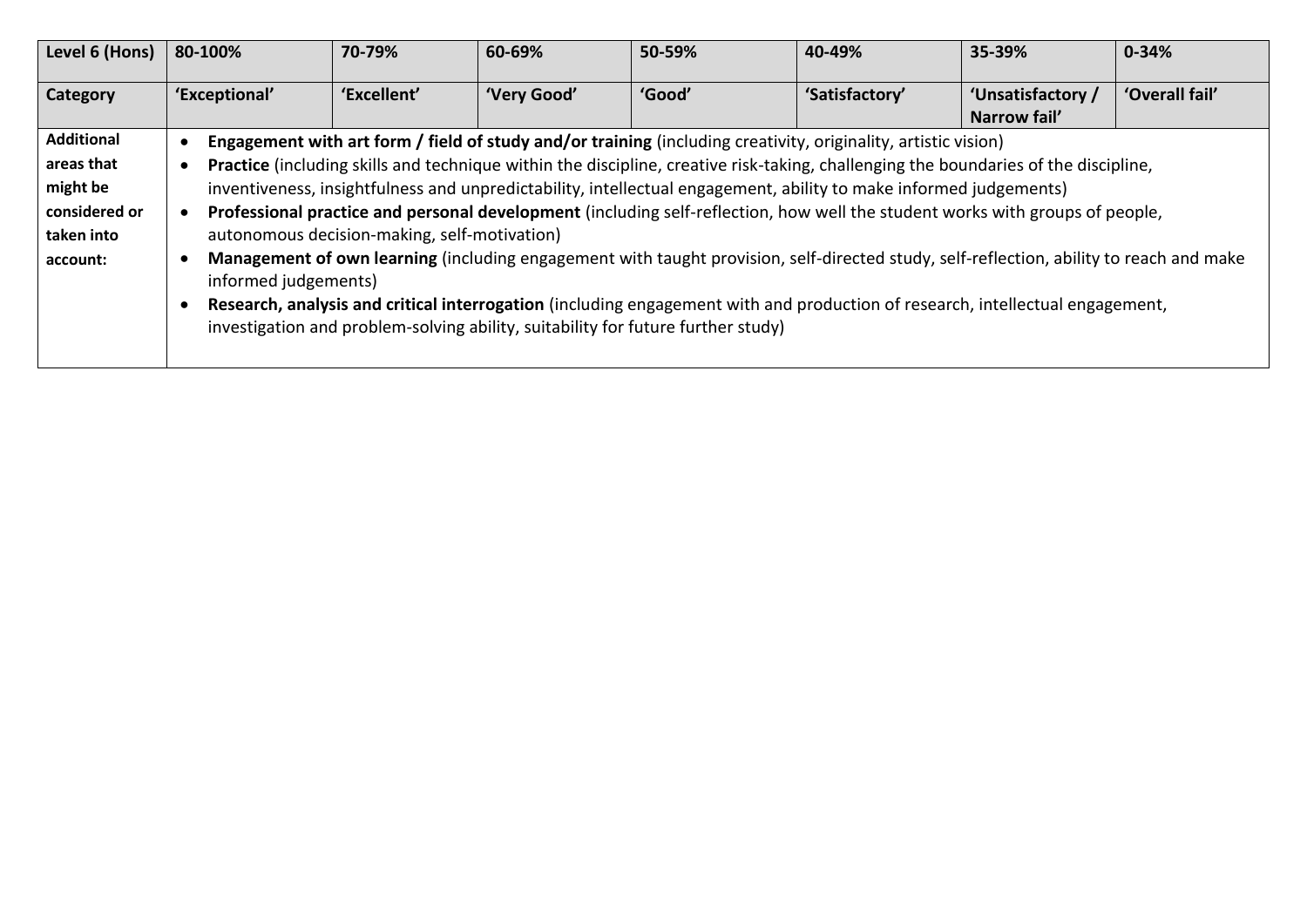## **GRADE DESCRIPTOR: LEVEL 7**

| Level 7        | 80-100% DISTINCTION                                                                                                                                   | 70-79%                                                                                                   | 60-69%                                                                             | 50-59%                                                                                          | 45-49%                                                                                                                                                 | $0 - 44%$                                                                                                                     |
|----------------|-------------------------------------------------------------------------------------------------------------------------------------------------------|----------------------------------------------------------------------------------------------------------|------------------------------------------------------------------------------------|-------------------------------------------------------------------------------------------------|--------------------------------------------------------------------------------------------------------------------------------------------------------|-------------------------------------------------------------------------------------------------------------------------------|
|                |                                                                                                                                                       | <b>DISTINCTION</b>                                                                                       | <b>MERIT/GOOD PASS</b>                                                             | <b>PASS</b>                                                                                     |                                                                                                                                                        |                                                                                                                               |
| Category       | 'Exceptional'                                                                                                                                         | 'Excellent'                                                                                              | 'Very Good'                                                                        | 'Satisfactory'                                                                                  | 'Unsatisfactory /                                                                                                                                      | 'Overall fail'                                                                                                                |
|                |                                                                                                                                                       |                                                                                                          |                                                                                    |                                                                                                 | Narrow fail'                                                                                                                                           |                                                                                                                               |
| <b>Overall</b> | Student has met all the                                                                                                                               | Student has met all the                                                                                  | Student has met all the                                                            | Student has met all the                                                                         | Student has not met all of                                                                                                                             | Overall, student has not                                                                                                      |
|                | relevant learning                                                                                                                                     | relevant learning                                                                                        | relevant learning                                                                  | relevant learning                                                                               | the relevant learning                                                                                                                                  | met the relevant learning                                                                                                     |
|                | outcomes with an                                                                                                                                      | outcomes with an                                                                                         | outcomes with a                                                                    | outcomes with a                                                                                 | outcomes, but may display                                                                                                                              | outcomes, and displays                                                                                                        |
|                | outstanding, innovative,                                                                                                                              | advanced and                                                                                             | comprehensive and sound                                                            | satisfactory absorption /                                                                       | some evidence of                                                                                                                                       | limited evidence of                                                                                                           |
|                | authoritative and in-depth                                                                                                                            | sophisticated absorption                                                                                 | absorption / embodiment                                                            | embodiment of skills and                                                                        | absorption / embodiment                                                                                                                                | absorption / embodiment                                                                                                       |
|                | absorption / embodiment                                                                                                                               | / embodiment of skills,                                                                                  | of skills and knowledge,                                                           | knowledge, and                                                                                  | of skills and knowledge;                                                                                                                               | of skills and knowledge,                                                                                                      |
|                | of skills and knowledge,                                                                                                                              | knowledge and                                                                                            | and assimilation of                                                                | assimilation of creative                                                                        | assimilation of creative                                                                                                                               | and a very limited                                                                                                            |
|                | and assimilation of                                                                                                                                   | assimilation of creative                                                                                 | creative skills and                                                                | skills and processes, and                                                                       | skills and processes may                                                                                                                               | assimilation of creative                                                                                                      |
|                | creative skills and                                                                                                                                   | skills and processes, and                                                                                | processes, and very good                                                           | a competent                                                                                     | be limited. Student                                                                                                                                    | skills and processes.                                                                                                         |
|                | processes, and a highly                                                                                                                               | exceptional application                                                                                  | application of                                                                     | understanding of                                                                                | displays some                                                                                                                                          | Student displays little to                                                                                                    |
|                | advanced, innovative and                                                                                                                              | of underpinning                                                                                          | underpinning concepts                                                              | underpinning concepts                                                                           | understanding of                                                                                                                                       | no understanding of                                                                                                           |
|                |                                                                                                                                                       |                                                                                                          |                                                                                    |                                                                                                 |                                                                                                                                                        |                                                                                                                               |
|                |                                                                                                                                                       |                                                                                                          |                                                                                    |                                                                                                 |                                                                                                                                                        |                                                                                                                               |
|                |                                                                                                                                                       |                                                                                                          |                                                                                    |                                                                                                 |                                                                                                                                                        |                                                                                                                               |
|                |                                                                                                                                                       |                                                                                                          |                                                                                    |                                                                                                 |                                                                                                                                                        |                                                                                                                               |
|                |                                                                                                                                                       |                                                                                                          |                                                                                    | contexts.                                                                                       |                                                                                                                                                        |                                                                                                                               |
|                |                                                                                                                                                       |                                                                                                          |                                                                                    |                                                                                                 |                                                                                                                                                        | contexts.                                                                                                                     |
|                |                                                                                                                                                       |                                                                                                          |                                                                                    |                                                                                                 |                                                                                                                                                        |                                                                                                                               |
|                |                                                                                                                                                       |                                                                                                          |                                                                                    |                                                                                                 |                                                                                                                                                        |                                                                                                                               |
|                |                                                                                                                                                       |                                                                                                          |                                                                                    |                                                                                                 |                                                                                                                                                        |                                                                                                                               |
|                |                                                                                                                                                       |                                                                                                          |                                                                                    |                                                                                                 |                                                                                                                                                        |                                                                                                                               |
|                |                                                                                                                                                       |                                                                                                          |                                                                                    |                                                                                                 |                                                                                                                                                        |                                                                                                                               |
|                |                                                                                                                                                       |                                                                                                          |                                                                                    |                                                                                                 |                                                                                                                                                        |                                                                                                                               |
|                |                                                                                                                                                       |                                                                                                          |                                                                                    |                                                                                                 |                                                                                                                                                        |                                                                                                                               |
|                |                                                                                                                                                       |                                                                                                          |                                                                                    |                                                                                                 |                                                                                                                                                        |                                                                                                                               |
|                |                                                                                                                                                       |                                                                                                          |                                                                                    |                                                                                                 |                                                                                                                                                        |                                                                                                                               |
|                |                                                                                                                                                       |                                                                                                          |                                                                                    |                                                                                                 |                                                                                                                                                        |                                                                                                                               |
|                | original application of<br>underpinning concepts<br>and principles. Student is<br>able to work beyond<br>defined contexts to an<br>exceptional level. | concepts and principles.<br>Student is able to work<br>beyond defined contexts<br>to an excellent level. | and principles. Student is<br>comfortably able to work<br>beyond defined contexts. | and principles. Student<br>has demonstrated a<br>satisfactory ability to<br>work beyond defined | underpinning concepts,<br>and principles. Student<br>has demonstrated an<br>inconsistent and/or<br>limited ability to work<br>beyond defined contexts. | underpinning concepts,<br>and principles. Student<br>has demonstrated very<br>limited or no ability to<br>work beyond defined |